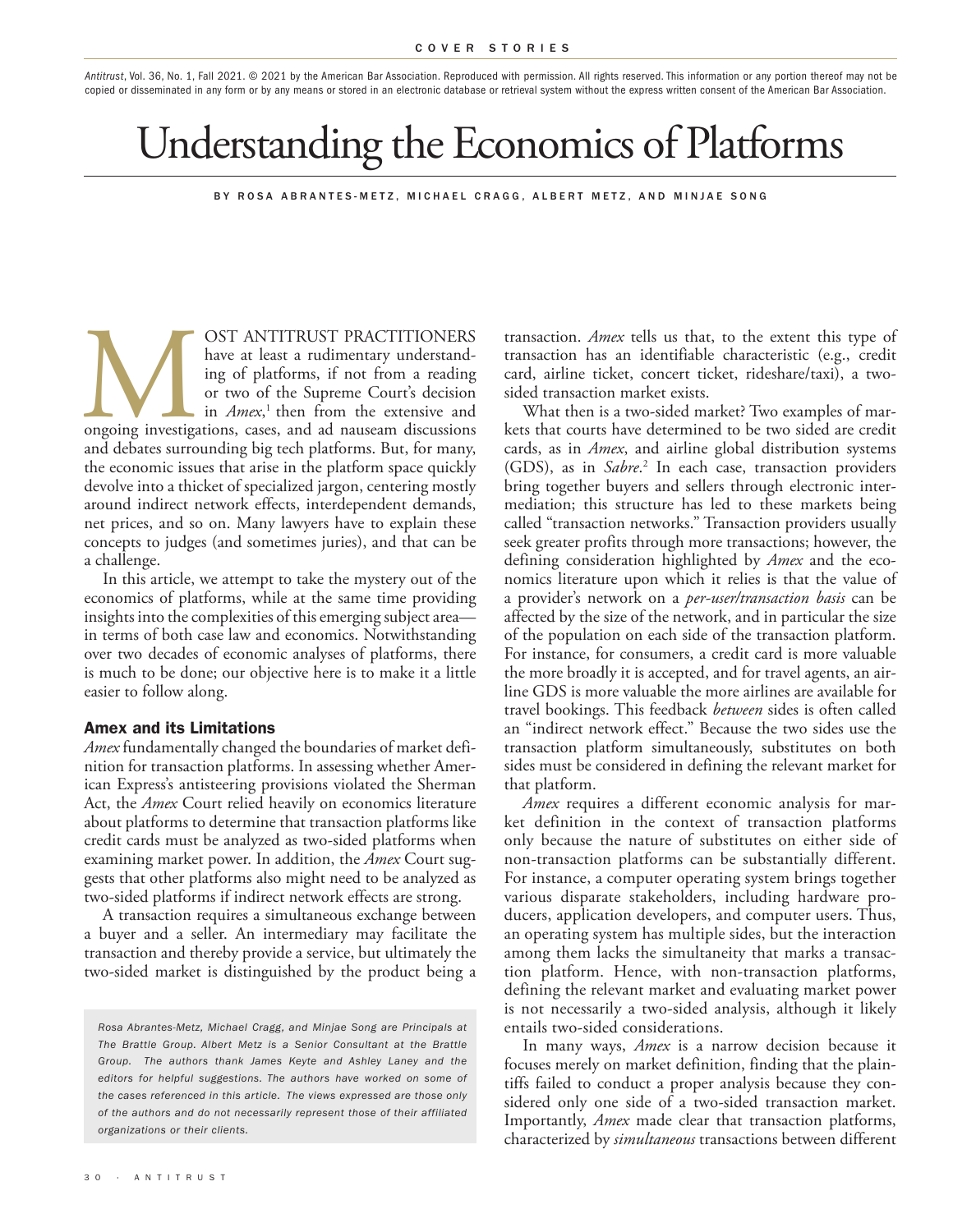sides, require a two-sided analysis because the indirect network effects are "more pronounced." 3 *Amex* thus limits the Supreme Court's decision in *Times-Picayune*, which held that, for certain arguably two-sided platforms like newspapers, indirect network effects may be weak enough to be properly considered through a one-sided analysis. 4 However, this begs two questions that do not yet have settled answers in the economic literature: how strong must the indirect network effects be to require a two-sided analysis, and for that matter, what exactly is a two-sided analysis?

## Other Types of Platforms and Related Network Effects

A variety of industries in the modern economy are built upon platforms, including media platforms, operating system-based networks, and search and matching networks. These networks each has the characteristic that two or more groups of users are provided platform services that can have direct and indirect network effects, and one or more sides of the platform must achieve critical mass for the network to be viable. Whether these platforms fall within *Amex*'s scope depends on whether the indirect network effects are strong enough to require balancing users' needs on each side of the platform, among other case-specific considerations.

*Media Platforms.* Much empirical analysis in the academic literature has been on advertiser-supported media platforms, including traditional platforms such as radio, newspapers, magazines, and yellow pages. 5 In each of these cases, there are significant costs related to content creation and distribution. Content attracts subscribers, and in the traditional model there are limited, if any, direct network effects for subscribers. There is also evidence for a pattern of *negative* indirect network effects from advertisers to subscribers, because generally content consumers do not appreciate the interruption of advertisements, while there is a *positive* direct network effect from subscribers to advertisers, because more eyeballs seeing an advertisement increases the value of each ad. There may even be negative direct network effects for advertisers who do not appreciate the competition or congestion from other advertisers.

In the new economy, media platforms are rapidly transforming. Unlike traditional media platforms, social media platforms such as Facebook and LinkedIn have strong direct network effects on the subscriber side, because content is created and consumed primarily by subscribers. The ability to target and tailor advertising potentially reduces the negative indirect network effect from advertising to subscribers. And with the Internet, distribution costs are very different.

These changes in the network effects and cost structures of media platforms will change which cases can be used as precedent for antitrust analysis. *Amex* provides some guidance on the limitations of applying *Times-Picayune* to determine whether a two-sided analysis is needed to define the relevant market, but other questions—such as how to evaluate the extent of market power arising from network effects in media platforms and how to evaluate the effects of the alleged conduct—are far from decided. For instance, consistent with *Times-Pacayune*, the German competition authority conducted a one-sided analysis and found that Facebook operated in at least two separate relevant markets, one being "the national market for social networks" and the other being no wider than "the national market for nonsearch online advertising."6 However, the German competition authority nonetheless determined that Facebook has significant market power based on the strong direct network effects in social networking. 7

*Operating System-Based Networks.* A point of similarity between gaming consoles, smart phones, and personal computers is that they all rely on an operating system (OS) to intermediate between system users, peripherals, and applications built for the platform. In some cases, the OS is provided by the hardware producer, as in the case of Apple; in other cases, original equipment manufacturers (OEMs) sell their devices with a third-party operating system, as in the case of personal computers and Microsoft Windows.

Two distinguishing features of these types of platforms versus transaction platforms is that they are often multisided and engagement is ongoing in ways that fundamentally change switching costs. To illustrate the multisided distinction, consider a cell phone that can be used to make a call, get directions, play a game, engage in social media, attach to devices, and distribute digital content. Each of these uses in turn might be a platform in its own right—for example, Facebook is both an application and a platform. With respect to the role of switching costs, each device or application that connects to the hardware is intermediated by a set of application programming interfaces (APIs). An OS may have thousands of APIs, each acting as a sophisticated plug that allows an application to control certain hardware or software features. Each application is therefore specific to an OS, unless it is ported to another OS. Thus, where the transaction platforms referenced in *Amex* provide an exchange service bringing buyers and sellers together, OS-intermediated platforms engage in a range of far more complicated intermediations that may form their own product or service markets, some of which may be transaction markets.

From both a legal and an economic perspective, much remains to be sorted regarding how *Amex* and the DC Circuit Court opinion in *United States v. Microsoft*<sup>8</sup> will apply to OS-based platforms. *Microsoft* provides important lessons for the role of middleware, nascent entry, exclusionary conduct, and market definition in a platform context. We expect this decision will play an increasingly important role in the examination of platforms, because it considers the effects of conduct by a large platform—Microsoft—on a market including small innovators, such as Java and Netscape, which have the potential to disrupt market power. It is yet to be seen whether and how the analyses in *Microsoft* will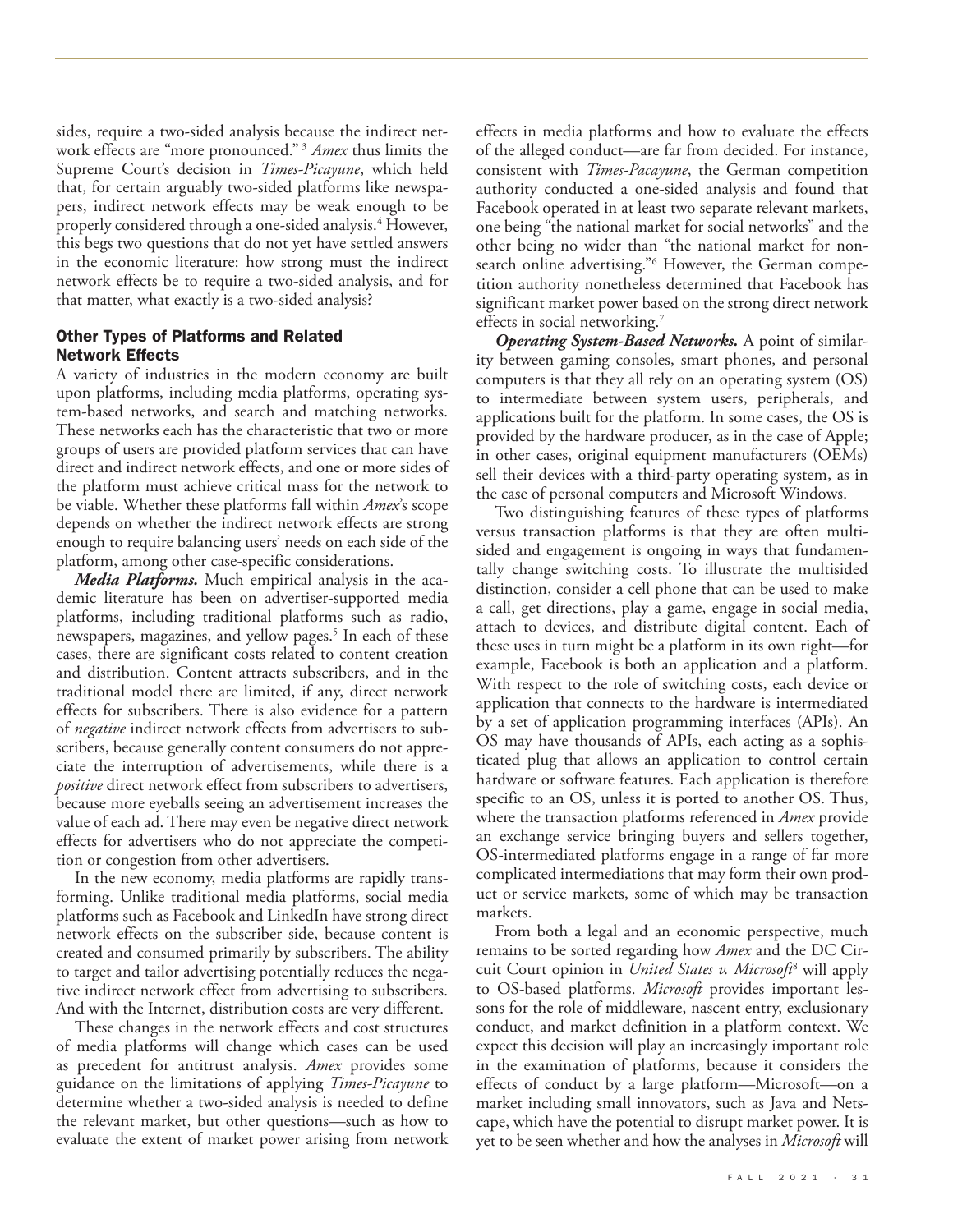be applied to modern-day platforms now that we are fully in the Internet era.

*Search and Matching Networks. Amex* applies to a relatively simple transaction service—the replacement of cash and other means of exchange for goods and services, conditional on the buyer and seller already having been matched. But the internet has also transformed the search for goods and services themselves. Sites exist to match pets with owners, single people with lovers, vacationers with rental properties, drivers with passengers, and the list goes on. Some of these are little more than a very efficient catalogue, virtual mall or taxi dispatch service where the efficiency gain arises from the reduction in search and transaction costs and the control of congestion through pricing and other means (e.g., ride-sharing apps). Other sites combine extensive social interaction (e.g., dating sites), while still other sites allow consumer choice within the context of stories or reviews (e.g., online magazines). Market definition and power in the context of platforms providing multiple services to two or more sides has yet to be fully tested.

In some cases, both parties acknowledge they are dealing with characteristics of two-sided markets (see, e.g., *Epic v. Apple<sup>9</sup>*) but in others, this is a potential point of dispute (see, e.g., the *Blue Cross Blue Shield MDL*10). We will have to wait to see whether the U.S. courts will follow the European Commission's *Google Search (AdSense)* decision, in which the Commission found a market for online search advertising intermediation because this type of service has a limited substitutability with both direct online sales and intermediation services for online non-search, and providing this type of service requires a sufficiently large portfolio of publishers and advertisers. 11 The Commission also found that Google was dominant in the markets for general internet search services, licensable smart mobile operating systems, and app stores for the Android mobile operating system. 12 In *Google Android*, the Commission rejected Google's contention that it was required to analyze indirect network effects because of its decisions in *Microsoft*, even though the Commission noted the importance of scale and indirect network effects for Google's success in both search and licensable smart mobile operating systems. 13

### Conduct Evaluation in a Platform Setting

Platform economics becomes particularly challenging and interesting when we begin to examine traditional antitrust theories and potential misconduct in a platform environment. This includes, first, understanding what metrics are used to measure effects and, where useful, asserted justifications; second, whether and to what extent standard horizontal behaviors may be assessed differently in a platform setting; and, finally, how common unilateral behaviors or vertical agreements are analyzed in the platform context, including the assessment of effects and proffered justifications. The legal framework for assessing this myriad conduct is itself complex, and quite limiting in particular cases.

We provide below a discussion of basic principles from an economics perspective, as well as the state of the economic literature on particular conducts, as applied to platform environments.

#### The Metrics (For the Most Part) Remain the Same

In both the economic literature and the case law dealing with platforms, the usual metrics of the consumer-welfare standard remain the foundation. Indeed, though this principle remains somewhat controversial, the *Amex* court made clear that, at least in cases involving transaction platforms and alleged non-price vertical restraints directly related to those transactions, the appropriate metric to assess alleged harm remains whether an increase in prices or a reduction in output or innovation occurred. Likewise, even for matters involving the more subtle effects that flow from harm or impediments to rivals, the relevant metrics appear to remain price, quantity, and innovation in the actual world compared to those metrics in a but-for world without the alleged misconduct. However, there will continue to be vigorous debates—especially outside of the strict application of *Amex*—about whether and to what extent the appropriate metric should be applied to each "side" of a platform separately, or whether a "net" metric measuring the effect on all sides combined should be applied. The debate following from *Amex* will involve defining when indirect network effects are strong enough to warrant defining a two-sided market (with the exception being a transaction platform that is two-sided regardless of whether indirect network effects are weak). It will also require determining whether indirect network effects have different strengths on each side of the two-sided market, so that each side's market power is different. 14

When evaluating the potential effect of the alleged conduct, the platform context brings at least two additional complicating factors to this analysis. First, as it relates to pricing in the actual and but-for worlds for each side of the two-sided market, one should account for indirect network effects and the extent to which perceived elevated prices on one side of a platform are interrelated with demand on the other side. Second, in the context of platforms and often extensive network effects, the market evolution for both effects and justifications may be more dynamic than in typical antitrust cases, and thus, the assessments of such effects and justifications require a dynamic inquiry. For instance, the early stage of platform development often requires hitting a critical mass at which there are enough users on both sides of the market to realize network effects that, once achieved, can create natural market power and possibly even monopoly power. In addition, cross-side feedback effects can shift rapidly in the face of competition, when one platform achieves critical mass and the market tips toward it.

To illustrate how the typical measures change in a platform setting, consider the question of price. The economics literature provides that both sides of a platform market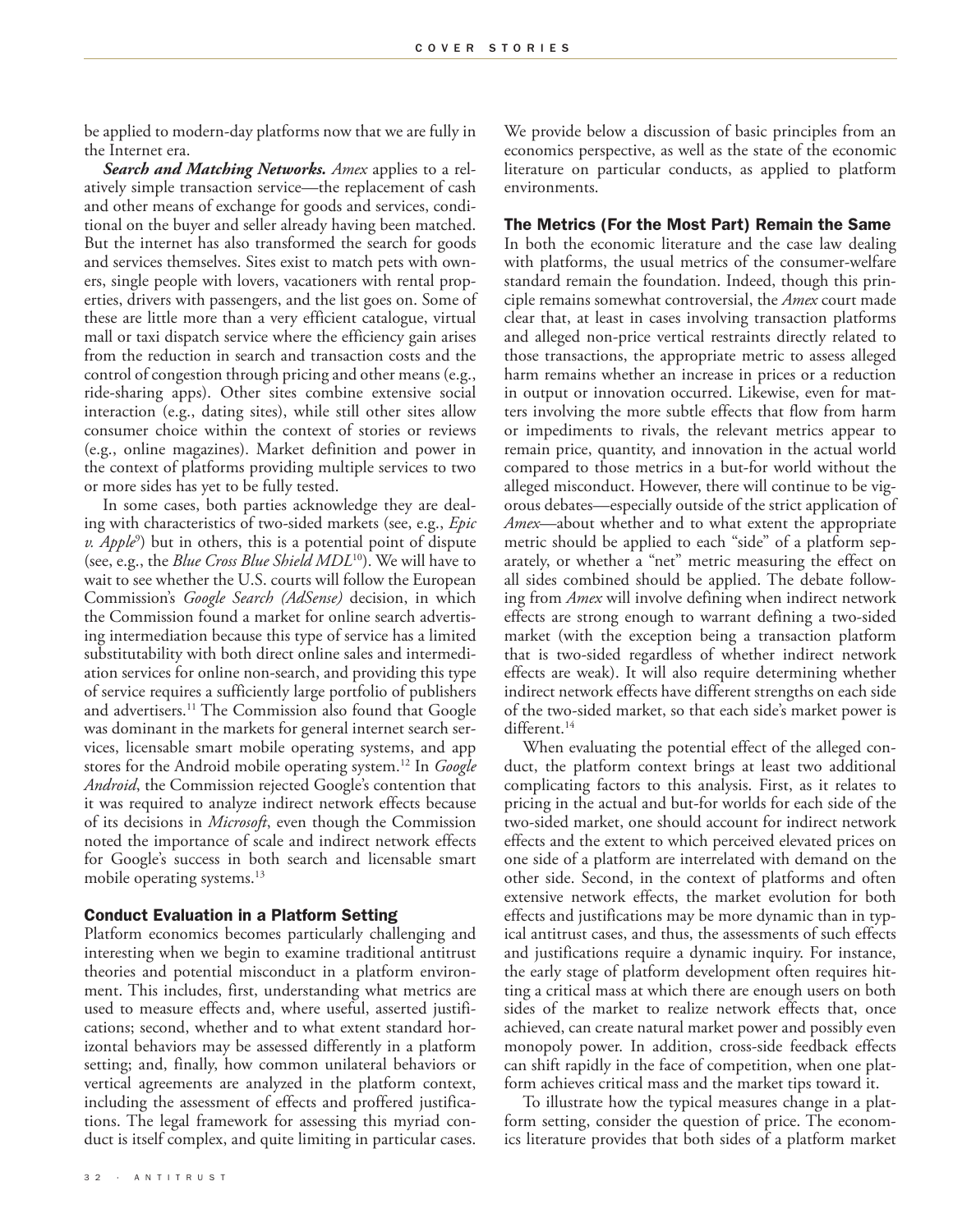are expected to pay a positive, "unsubsidized price" in the absence of network effects. However, when the indirect network effect from side B to side A is sufficiently large, cases can arise where side A pays side B a "subsidy" for the benefit of the externality it creates such that side B pays a price below its marginal cost; in extreme cases, it might even be paid to use the platform. An important economic principle is that prices are set with respect to the marginal consumer. This means that platform pricing is set not only by the size of the direct elasticities of demand and marginal costs but also by the strength of the network effects. Network effects may change with the size and stage of development of the platform. While it may be tempting to use the phrase "maturity" to describe whether network effects are large or small given the stage of a platform's development, the law requires a more careful analysis beyond age alone.

In determining the competitive or but-for price, the ageold issue of increasing returns to scale that can lead to large deviations between average and marginal costs will often be central. In particular, the concept behind the *Cellophane* fallacy—that market definition and substitution effects can be radically different in the actual and but-for worlds—will be critical. In today's enforcement environment, these conceptual boundaries are likely to be pushed, with the help of economists where appropriate.

## Horizontal Issues—A Continuum of Conduct for Platforms

*Naked Restraints.* As several economics writings in this area have observed, the fact that platforms have many complexities that can influence the appropriate analytical framework does not mean that platforms can engage in traditional per se misconduct with impunity. 15 Platforms must be cautious and ensure that any horizontal agreements or interactions with other platforms—on price or other competitive dimensions—are defensible on integration and efficiency grounds, e.g., whether prohibiting the conduct would interfere with any of the intra-platform operations or efficiencies that make platforms unique in the first place.

*Collaborations/Interchange.* More common are interactions among platforms that either expressly or in practice constitute agreed-upon collaborations, ranging from standards setting to overt agreements on price. The most obvious of these agreements revolve around interchange fees, which have a long and intense history of litigation.

From an economic perspective, there is rich literature both supporting and condemning agreements on interchange fees. Economists have identified conditions under which issuers set an interchange fee that leads to *efficient* card usage. 16 Such conditions require, among other things, issuers to be perfectly competitive; the optimal interchange fee (i.e., the one that results in efficient card usage) involves issuers charging cardholders a usage fee. Economists have also identified conditions under which the interchange fee structure leads cardholders to "overuse" credit cards and

merchants to pay "high" merchant fees. For example, if merchants accept credit cards as a way to steal customers from each other, card networks may set higher merchant fees than when merchants' card acceptance decision is solely based on the technological benefits, such as convenience, theft, and fraud control. 17

Interestingly, platform (network) competition has been identified as another source of bias favoring cardholders. If merchants multi-home (i.e., accept multiple types of credit cards), networks may offer favorable terms to cardholders to attract them while charging merchants high fees in exchange for giving them access to their cardholder base.<sup>18</sup>

More recently, the literature focuses on credit card policies that restrict merchant choice, which can arise from the fact that consumers make membership and usage choices, while merchants make only acceptance decisions. No-steering policies can lead to skewed card prices that oversubsidize card usage at the expense of charging inefficiently high fees to merchants. 19 A "price coherence" policy—meaning a rule that prohibits merchants' surcharging on credit card transactions—can also result in overuse of credit cards and inflated retail prices. 20 Platform competition may not fix these distortions under the price coherence policy and may exacerbate the overuse of credit cards.

*Mergers.* Apart from so-called nascent acquisitions, there has been less focus on the economic analysis of the likely effects of mergers involving platforms. This, in part, is due to the inherently predictive nature of merger analysis—unlike Section 1 and most Section 2 cases, there is no historical data on actual effects. As several economists have observed, traditional margin and SSNIP analyses, in particular, may be misleading in the platform context. 21

But economists have only more recently turned to structural modeling of these complexities in the merger context. For instance, in the case of a structural model of a hypothetical merger in the Dutch daily newspaper market, economists found the merger increased subscription prices but reduced advertising demand and advertising profits significantly, making the merger profitable. 22 It is not clear how general this result is, however, as the authors note that it is mainly driven by a particular functional form of their advertising demand model.

Another example involves a structural model of two-sided markets to quantify the welfare effects of the 1996–2006 merger wave in the U.S. radio industry. 23 This analysis finds that listeners benefited from the merger wave, as it increased product variety and decreased advertising, while advertisers became worse off because of higher ad prices.

Finally, a published study has modeled mergers among German TV magazines using a modeling approach that accounts for readers' preference for content and advertising and advertisers' preference for the size of readership.<sup>24</sup> This study shows that mergers that would appear harmful in a single-sided market model can be much less harmful once interdependent demand and indirect network effects are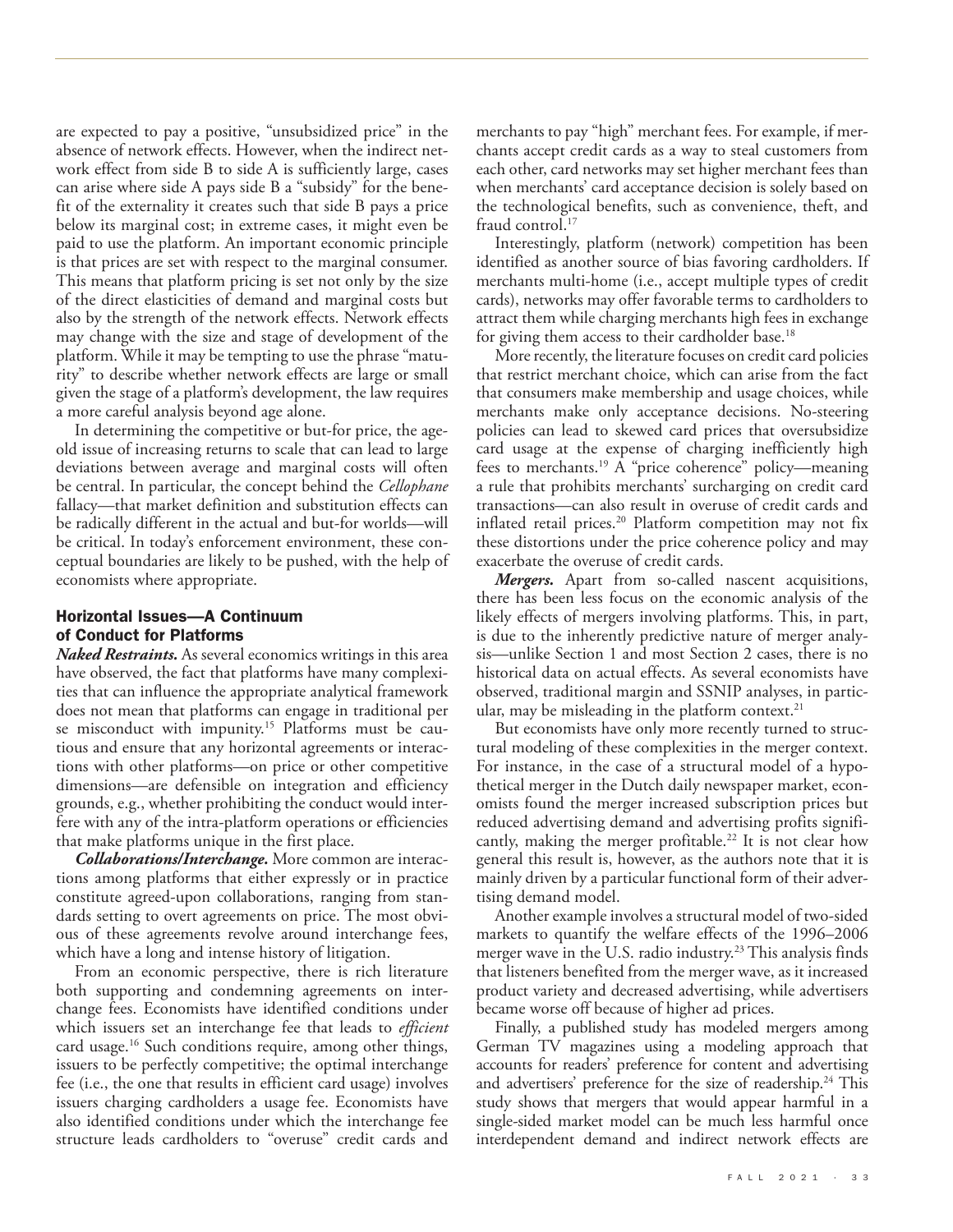taken into account, while a merger between platforms with relatively high market shares can result in larger price effects than the single-sided market model predicts. For instance, ad prices would generally increase post merger, but advertisers would not necessarily be worse off since the size of readership may increase post merger thanks to lower per-copy prices.

When indirect network effects are very strong, combining smaller platforms together can be welfare-enhancing. One way to achieve this effect is through mergers, but it may not be the only way or the best way. Interchange fees, as discussed above, can have the effect of "merging" different networks, by giving users the benefit of the aggregate network—the same network that would result if the different platforms merged. This describes our current e-mail system, in which there are different providers, yet to a user there appears to be a single, global network. Whether the consumer would be better off paying the occasional interchange fee to use a variety of different networks or paying a single platform operator to use a single global network may depend on the facts of the case.

#### Unilateral and Vertical Conduct

Most of the legal and economic action in this arena lies in the area of unilateral behavior and vertical restraints. As with traditional unilateral conduct, cases like *Verizon Communications, Inc. v. Law Offices of Curtis V. Trinko*25 make it quite difficult for plaintiffs to rely on refusals to deal or leveraging-type theories of misconduct in the platform context. Likewise, because vertical restraints are most troubling in the context of firms with substantial market power, these cases often raise complex issues of defining markets in the context of large installed bases—e.g., the "aftermath" debate.

Below we highlight the primary analytical challenges for assessing unilateral and vertical conduct involving platforms as well as the state of economic literature in these areas.

*Refusals to Deal.* Refusals to deal in the platform space—at least from a legal perspective—necessarily follow the *Trinko/Aspen Skiing*26 parameters for potential liability. This framework, of course, can be quite restrictive, which may account for the relative lack of distinct economic literature and modeling specific to the refusal-to-deal context. Instead, economists tend to see refusal to deal as a form of foreclosure, assuming that the refusal to deal involves the type of access that may be viewed as essential for platform entry or expansion.

*Predatory Pricing.* Much more economics in the platform setting has been written about predatory pricing—a relatively rare legal case as it requires both below-cost pricing and a market structure that enables recoupment. From a platform perspective, the economics of predatory pricing is relatively mature; some of the earliest economic observations involve explaining why free or even negative prices in the platform space do not involve traditional notions of predation (or, necessarily, any inherent likelihood of recoupment). 27 The literature here has not changed much, and it would take a unique fact pattern to sustain a predatory pricing theory in the context of legitimate indirect network effects.

In the context of a two-sided analysis, predatory pricing would presumably be understood in the sense of the net price captured by the platform. A central lesson of *Amex* is that one cannot look at a high price on one side of a platform in isolation. Applying the same rationale, one cannot look at a low price on the other side in isolation. Instead, the net price—the effective price charged by the platform would be at issue. An accusation of predatory pricing would presumably suggest that the platform's *net* price was below cost with the intention or effect of foreclosing competition.

Yet again, the dynamic nature of the platform complicates this analysis. To achieve critical mass, a nascent platform may need to operate below cost, subsidizing both sides in an effort to grow. This is a typical strategy adopted by start-up companies to build demand for a new product or even a new market, with early-stage, pre-IPO financing typically fueling commercialization during a period of losses until sales catch up with costs. Thus, whether an observed low net price is an effort to foreclose entry and competition or a natural effort of a small platform to achieve critical mass and hence create entry and competition will depend on the facts of the case.

*Exclusive Contracts.* By contrast, exclusive contracting by platforms is a ripe area for both litigation and economic analyses. We know that, from a traditional legal and economic perspective, exclusive contracting has many potentially procompetitive features, including assuring supply, promoting investment, avoiding free-riding, and even facilitating entry. On the other hand, exclusive contracts have the potential to make it difficult for new platforms to achieve scale or sustain viable or efficient network effects.

These competing—but not mutually exclusive—marketplace realities are reflected in the economic literature as well. Consider the role of exclusive contracts in a setting of two competing platforms where buyers (consumers) join either of the platforms while sellers (firms) join both platforms, i.e., multi-homing. 28 In such settings, an exclusive contract can be used to persuade sellers to stop subscribing to the rival platform. This is not different from what exclusive contracts can achieve in one-sided market settings, but when indirect network effects are strong, this behavior can lead to an outcome in which all sellers and buyers sign up exclusively to a single platform even though this platform sets high prices on both sides.

The role of exclusive contracts in deterring the entry of more efficient rivals does not change in two-sided market settings except that entry deterrence does not require the presence of economies of scale. 29 Economists have shown that in a buyer-seller two-sided market setting, exclusive deals can result in complete foreclosure with all sellers signing exclusive deals with an incumbent platform so that no buyer wants to multi-home. In such an equilibrium, the incumbent and sellers are better off thanks to exclusive deals, while buyers and the potential entrant are worse off.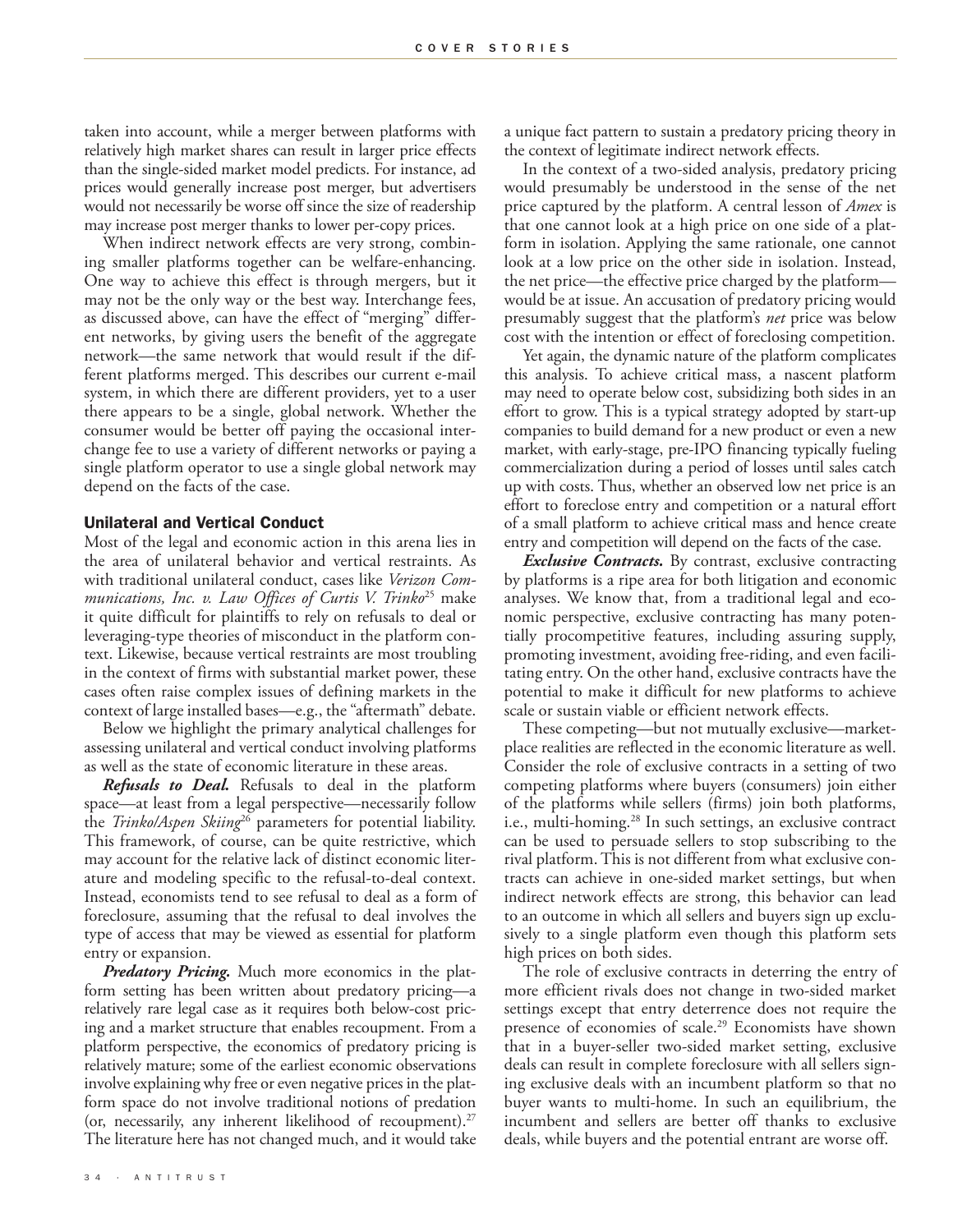There has also been empirical research on the impact of exclusive contracts. In the sixth generation of the U.S. video game marketplace (2000–2005), in which over 60 percent of all software titles were exclusive to one of three hardware platforms, economists found that entrant platforms benefited from exclusivity more than incumbent platforms did; without exclusive arrangements, the entrants were not able to differentiate themselves from the incumbents. 30

There is a connection between the economics of predatory pricing and exclusive contracts. When the market is characterized by single-homing—as would be the case when exclusive contracts are in place—a prospective entrant must convince the incumbent's subscribers to leave its larger network and join the entrant's smaller network. This shift might be sensible if the entrant's prices are sufficiently lower than the incumbent's, meaning the incumbent can react by lowering its own prices to obviate the entrant's value proposition. However, when the market is characterized by multi-homing, the entrant only needs to persuade the subscribers to *also* join its network. The incumbent's price does not affect this calculation, meaning a strategy of predatory pricing is less effective in a multi-homing market, other things equal.<sup>31</sup>

*Tying/Bundling.* Compared to exclusive contracting, tying and bundling have a more sordid history in the case law and economics, especially for firms with substantial market power. The notion is that such firms can coercively extend their power to related markets, potentially harming both rivals and competition in those markets or, as alleged in *Microsoft*, protecting the related tiedmarket from new entry or expansion. On the flip side, many economists support the notion of "one monopoly rent," and it has long been recognized that tying can facilitate new entry and expansion.

These often case-specific views of tying in the platform context are reflected in the current economic literature. Economists studying the role of tying in the payment card industry have shown that the tying of a credit card and a debit card ("honor-all-cards") can increase social welfare by allowing a card network to lower the interchange fee on credit and raise the interchange fee on debit, highlighting the rebalancing function of tying. 32 Admittedly, this analysis was conducted under some simplifying assumptions, including that a card network was a not-for-profit association with no market power to raise the overall price level, thus precluding anticompetitive effects by design.

Other effects of tying in two-sided markets have also been studied. 33 Focusing on the role of multi-homing in determining the welfare effects of tying, economists have shown that tying can be welfare-enhancing if multi-homing is allowed because "tying induces more consumers to multi-home and makes platform-specific exclusive content available to more consumers, which is also beneficial to content providers."34

More recent literature challenges the one-monopoly rent notion in a two-sided market setting in which platforms cannot charge negative prices (e.g., no rewards). 35 This research shows that the monopolist has incentives to engage in tying

to extend its monopoly power to another market if a tied product is distributed for free due to the nonnegative price constraint in a two-sided market. When platforms *cannot* charge consumers negative prices in the tied-good market, tying limits competition in that market, because price cannot go below zero, and limits a rival firm's response, which creates incentives for the monopolist to tie.

#### Challenges in Constructing But-for Worlds

Finally, as with nearly all antitrust cases, constructing the butfor world in a platform setting can be particularly complex and challenging. In the first instance, there can be some ambiguity in determining the scope of the misconduct that must be removed—it is often debated in the platform context whether any part of the alleged misconduct is procompetitive and thus should be allowed to remain. It also can be quite challenging in the platform context to discern and define appropriate "before and after" time periods or to identify reasonable and comparable benchmarks for comparative analyses.

Based on case-specific fact findings, economists construct counterfactual but-for worlds with either reduced form or structural economic models. While the general methods of constructing but-for worlds have been around for a long time and are now fairly standard in antitrust litigation, platform settings can present particular challenges relating to the availability and scope of relevant data as well as constructing reasonable but-for relationships among market participants. As this area is ripe for future econometric work, practitioners should be aware of developments like those noted above, both in the economic literature and in the case law.

#### **Conclusion**

Economists have been intrigued by the role that indirect network effects play in defining markets, identifying market power, and analyzing when a platform company's actions might be anticompetitive. While the European Commission was arguably the first antitrust agency to identify the importance of indirect network effects in *Google Android*, the U.S. Supreme Court was the first court to define transaction markets as two-sided and to require analysis of both sides of the market, in *Amex*. The Court's two-sided analysis focused on the potentially strong indirect network effects resulting from the simultaneity of action between a buyer and seller in a transaction platform, which indicates that, if indirect network effects are sufficiently strong, even non-transaction platforms may need to be analyzed as two-sided. This analysis contrasts with the European Commission's approach, which placed less emphasis on indirect network effects and greater emphasis on size in creating a barrier to entry for platforms. Regardless of the jurisdiction, the relationship between market power and network size or the strength of network effects remains undefined, and there is much to be explored in the application of economic analyses in the antitrust enforcement of platforms.